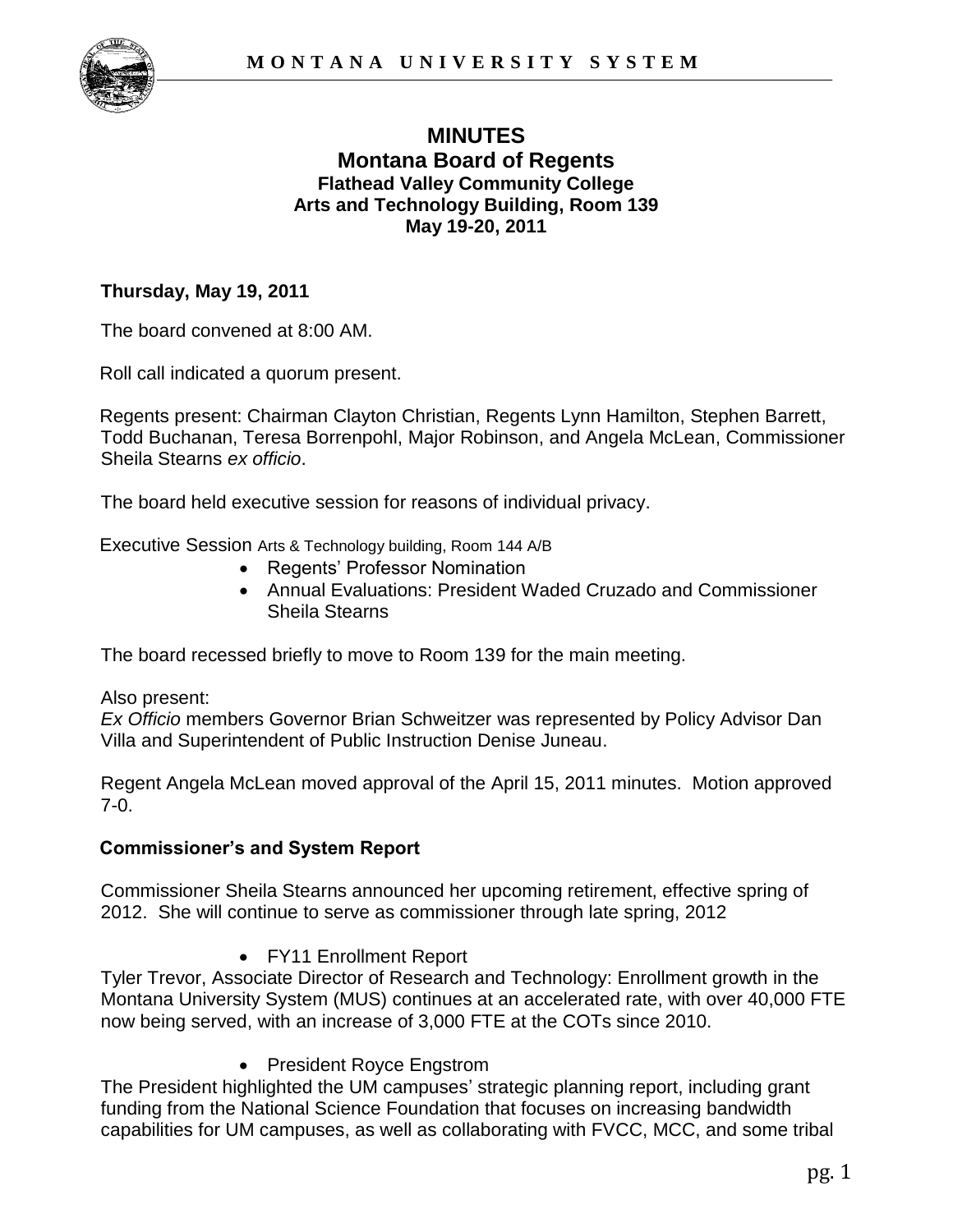colleges in Montana. The UM campuses will continue to meet twice a year focused on various strategic planning goals.

- Board of Regents Meeting Schedule 2014-2015
- MUS Writing Assessment

Dr. Jan Clinard, Director of Montana University System Writing Assessment (MUSWA) reported on the history the project's efforts to reduce remediation, and its move to the UM-Helena-COT.

- Campus Issues and Reports
- Other

Superintendent of Public Instruction Denise Juneau addressed the board on K-12 issues. She distributed a letter indicating specific efforts by OPI in the areas of writing and mathematics standards. She also distributed a letter to Governor Brian Schweitzer related to common core standards and seamless transitions from K-12 to higher education.

# **STAFF AND COMPENSATION COMMITTEE**

## **ACTION**

Appointment of MT Tech Chancellor; UM-Missoula *ITEM 151-1010-R0511*

President Royce Engstrom recommended approval of the appointment of Dr. Donald Blackketter as the Chancellor of MT Tech.

### **CONSENT**

### Staff Items

- a. MSU-Bozeman *ITEM 151-2000-R0511*
- b. MSU-Billings *ITEM 151-2700-R0511*
- c. MSU-Northern *ITEM 151-2800-R0511*
- d. MT Tech *ITEM 151-1500-R0511*
- e. UM-Western *ITEM 151-1600-R0511*
- f. Professor Emeritus of Watershed Management: Potts; UM-Missoula *ITEM 151-1008-R0511*
- g. Chancellor Emeritus: Gilmore; MT Tech; *ITEM 151-1501-R0511*
- h. Professor Emeritus of Philosophy: Allard; MSU-Bozeman *ITEM 151-2001- R0511*
- i. Professor Emeritus of Agronomy: Jackson; MSU-Bozeman *ITEM 151- 2002-R0511*

Labor Agreement MSU-Billings Faculty *ITEM 151-105-R0511*

### **INFORMATION**

Compensation Discussion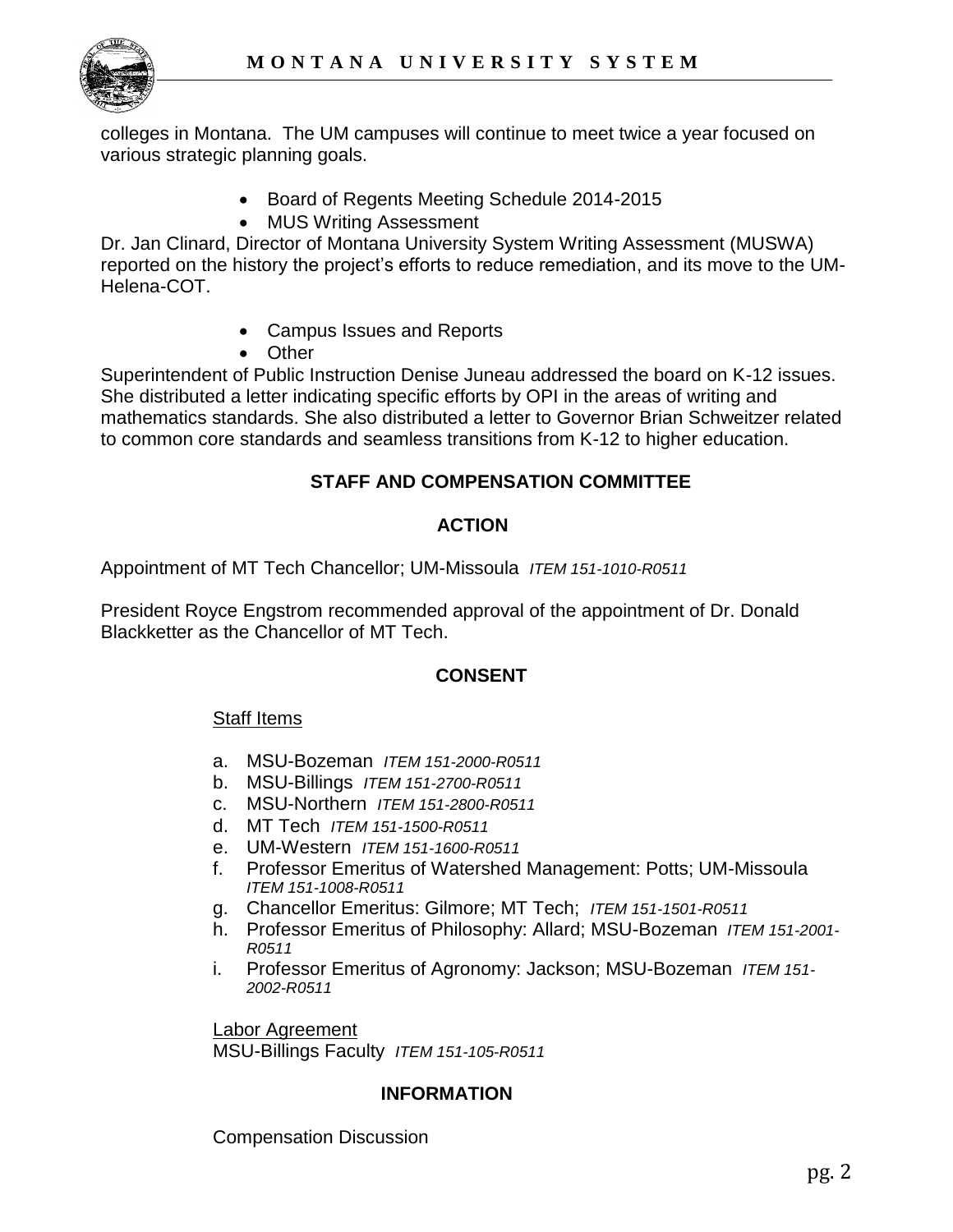

Kevin McRae, Director of Labor Negotiations and Communication, requested guidance from the regents regarding upcoming labor negotiations, salary levels and bargaining philosophy. Discussion followed noting the need for increased compensation levels, especially in comparison to similar states, its importance in recruitment and retention efforts, and the impact on students of maintaining high quality faculty and staff to provide quality education.

Regent Todd Buchanan indicated the board needs to keep in mind how they are going to meet all of the system's needs. Regent Christian stated he is also concerned with the "how," but he believes the board needs to "find the how" in order to maintain quality and competitiveness and to be fair. Regent McLean stated she believes the regents need to support our students by providing the best campus personnel possible; she also wishes to send a message to employees that they are valued.

# a. MUS Comment

Campus CEOs noted that determination of compensation levels is one of the most important decisions of the regents for the impact of competitive compensation in recruitments, and in maintaining the high quality of faculty, staff and researchers the campuses want to recruit; Competitive compensation is needed for the economic stability of the state, and to maintain academic quality and campus morale.

Faculty noted the importance of compensation levels to retain excellent faculty and appropriate funding to maintain the departments in which they work.

Blake Biornsen, ASMSU President, expressed the importance of maintaining high quality faculty and staff and the impact of the services those employees provide to the students.

# b. Public Comment

Marco Ferro, MEA-MFT, Kathy Crego, MPEA, and Jennifer Gursky, MAS President, all spoke in support of the need for higher levels of compensation.

The Board recognized the service of student Regent Teresa Borrenpohl, whose term expires July 1, 2011.

# **ADMINISTRATIVE, BUDGET AND AUDIT OVERSIGHT**

# **CONSENT**

- a. Telephone Easement/Right of Way Agreement; MSU-Bozeman *ITEM 151-2006-R0511*
- b. Easement for Installation of Power Lines; MSU-Bozeman *ITEM 151- 2007-R0511*
- c. Authorization to Change Name of Old J-School to Stone Hall; UM-Missoula *ITEM 151-1007-R0511*
- d. Authorization to Expend Plant Fund to Repair Parking; UM-Helena COT *ITEM 151-1903-R0511*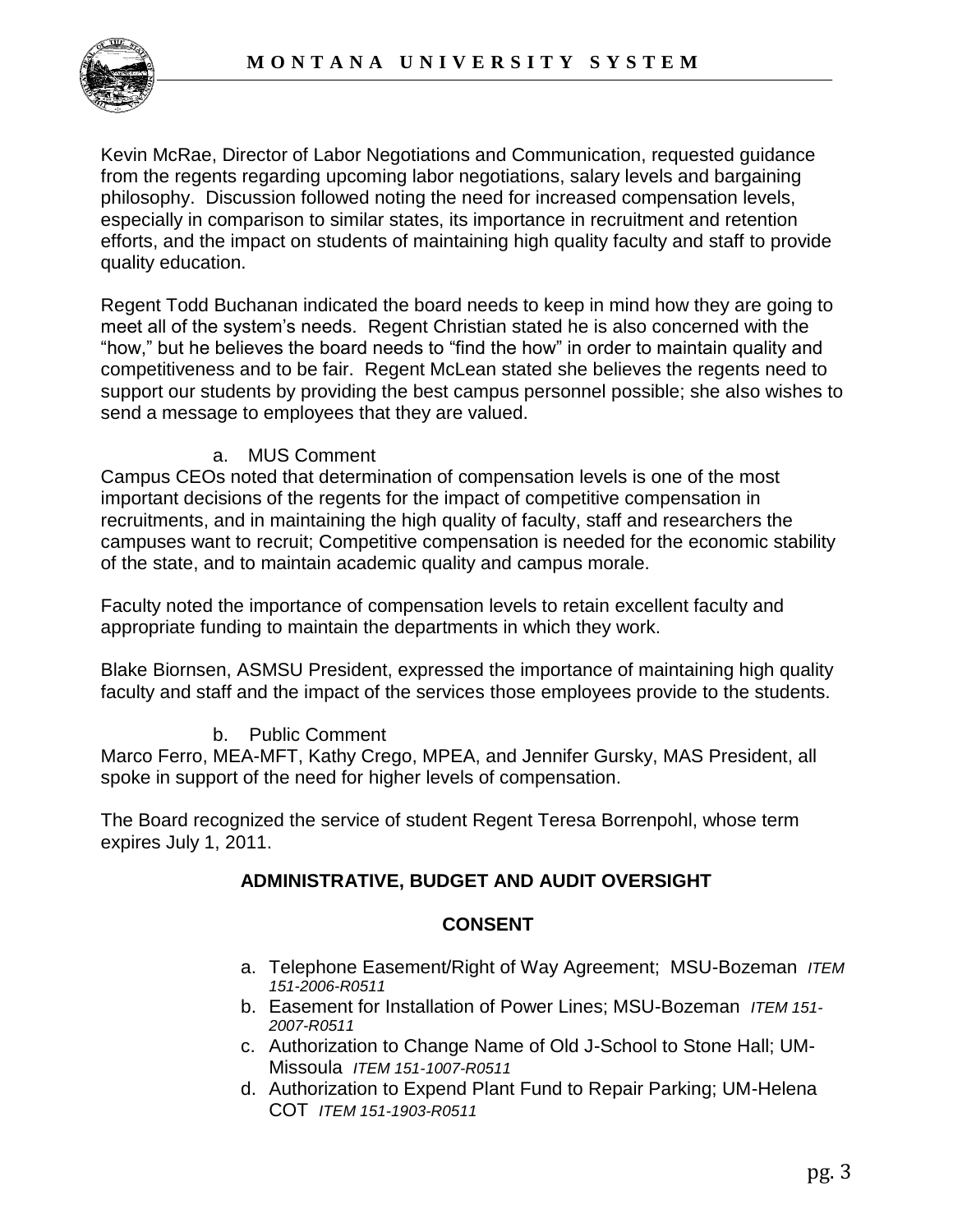

- e. Increased Authority for Hapner & Langford Renovations; MSU-Bozeman *ITEM 151-2003-R0511*
- f. Amendment to Policy 804.1, Self-Insured Group Insurance Plan; OCHE *ITEM 151-106-R0511*
- g. Authorization to Expend Student Computer Fees; MT Tech *ITEM 151- 1502-R0511*
- h. Authorization to Expend Student Computer Fees; UM-Western *ITEM 151-1602-R0511*
- i. Authorization to Expend Student Computer Fees; UM-Helena COT *ITEM 151-1902-R0511*

### **ACTION**

a. Authorization to Construct Biomass Gasification Steam Plant; UM-Missoula *ITEM 151-1001-R0511* 

President Engstrom noted the importance of the biomass project for environmental and economic reasons, and specifically to reduce the carbon footprint while actively involving students and using a sustainable fuel source from the Lubrechk forest.

Bob Duringer, UM Vice President for Administration and Finance, noted that goals for the project include developing leadership, reducing carbon footprint, providing local jobs, and providing unique educational opportunities. Mr. Duringer said UM will ensure the new plant is compliant with air quality standards. He told the board the biomass risk reserve will ensure steady biomass funding. Faculty and students have been involved throughout the process.

Representatives from McKinstry, the company working with UM on the project, spoke to specific aspects of the project and answered questions. Jon Rhone, McKinstry, explained the technology of the UM biomass project, which involves combining technology with fuel handling and power production equipment processes. Angela Farr, U.S. Forest Service, noted that the biomass project at UM-Western is 1/7 the size of the project at UM. Chancellor Richard Storey, UM-Western said the project saves his campus nearly \$100,000 per year in fuel costs.

Jeff Chafee, Bison Engineering, noted he is working on the air quality permit for UM. He assured the board the public will have nine opportunities for public comment throughout the permit process.

The board expressed concern about the accuracy of estimating fuel costs years in advance.

Rosi Keller, UM Associate Vice President for Administration and Finance, said neither the project nor the bonds would go forward without the approval of the regents. UM will use tax exempt bonds as well as Qualified Energy Conservation Bonds (QECB's) for financing of the project.

Tim Tollman, McKinstry, verified that if the contracts are signed at this time, UM will have the option of backing out in the fall if the appropriate permitting is not obtained.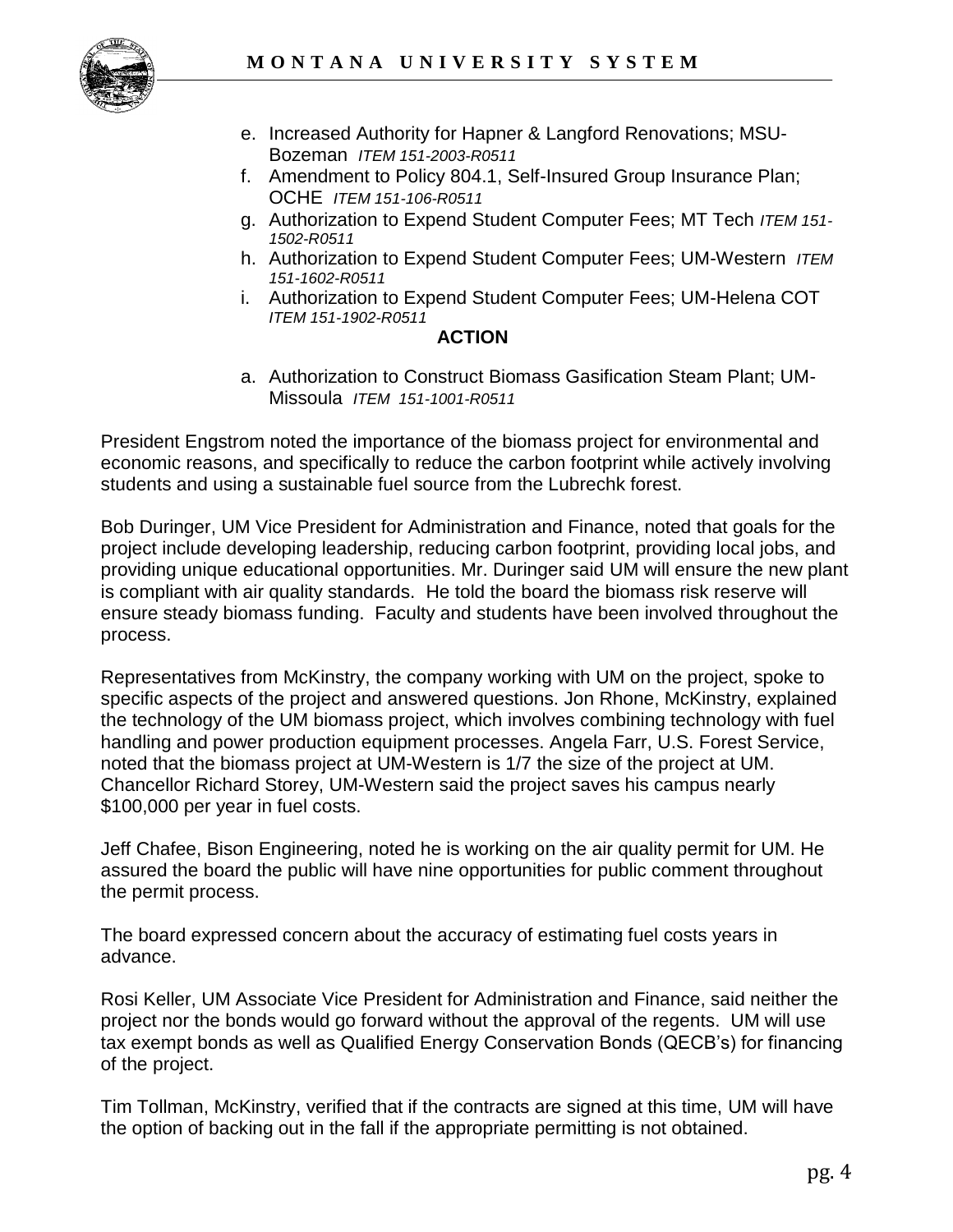

Public Comment:

John Schnively, Missoula retired dentist, and Jan Hoem, Missoula resident spoke against the biomass plant project.

> b. Authorization for Planning of Student Success/Athletic Department Facilities Master Plan; UM-Missoula *ITEM 151-1005-R0511*

Deputy Commissioner Robinson indicated this facility was an information item at a previous meeting concerning upgrading portions of the Adams Center facility. He noted a concern related to financing attached to the academic components of the project.

President Engstrom clarified that the athletic fee being requested for UM is not associated with this project.

> c. Authorization to Proceed with Design of Residence Hall Improvement Projects; MSU-Bozeman *ITEM 151-2004-R0511*

Deputy Commissioner Robinson indicated this proposal was brought to the BOR as an information item in November, 2010. He noted a portion of the proposal related to a new dorm facility at MSU-Bozeman. The project plan and a recommendation for a financing option will come to the board at a future meeting.

> d. Amend Stadium End Zone Project Lease; MSU-Bozeman *ITEM 151- 2005-R0511*

Deputy Commissioner Robinson indicated this is an expansion of the stadium lease, will impact the track facility, and donations to fund the project have already been received.

- e. Renovation of Student Union Building; MSU-Billings *ITEM 151-2701- R0511*
- f. Repair Alterowitz Gymnasium; MSU-Billings *ITEM 151-2702-R0511*

Deputy Commissioner Robinson explained that item f requests authority to utilize student fees to pay for part of the project; the remaining funding has already been budgeted by MSU-Billings from general operating funds.

g. Bookstore Renovation; MSU-Billings *ITEM 151-2704-R0511*

Mr. Robinson noted that the bookstore renovation would be funded by net bookstore revenues.

> h. Authorization to Plan New Residence Hall; MT Tech *ITEM 151-1503- R0511*

Deputy Commissioner Robinson indicated this proposal was presented to the board as an information item at the November 2010 meeting. He noted the possibility of combining a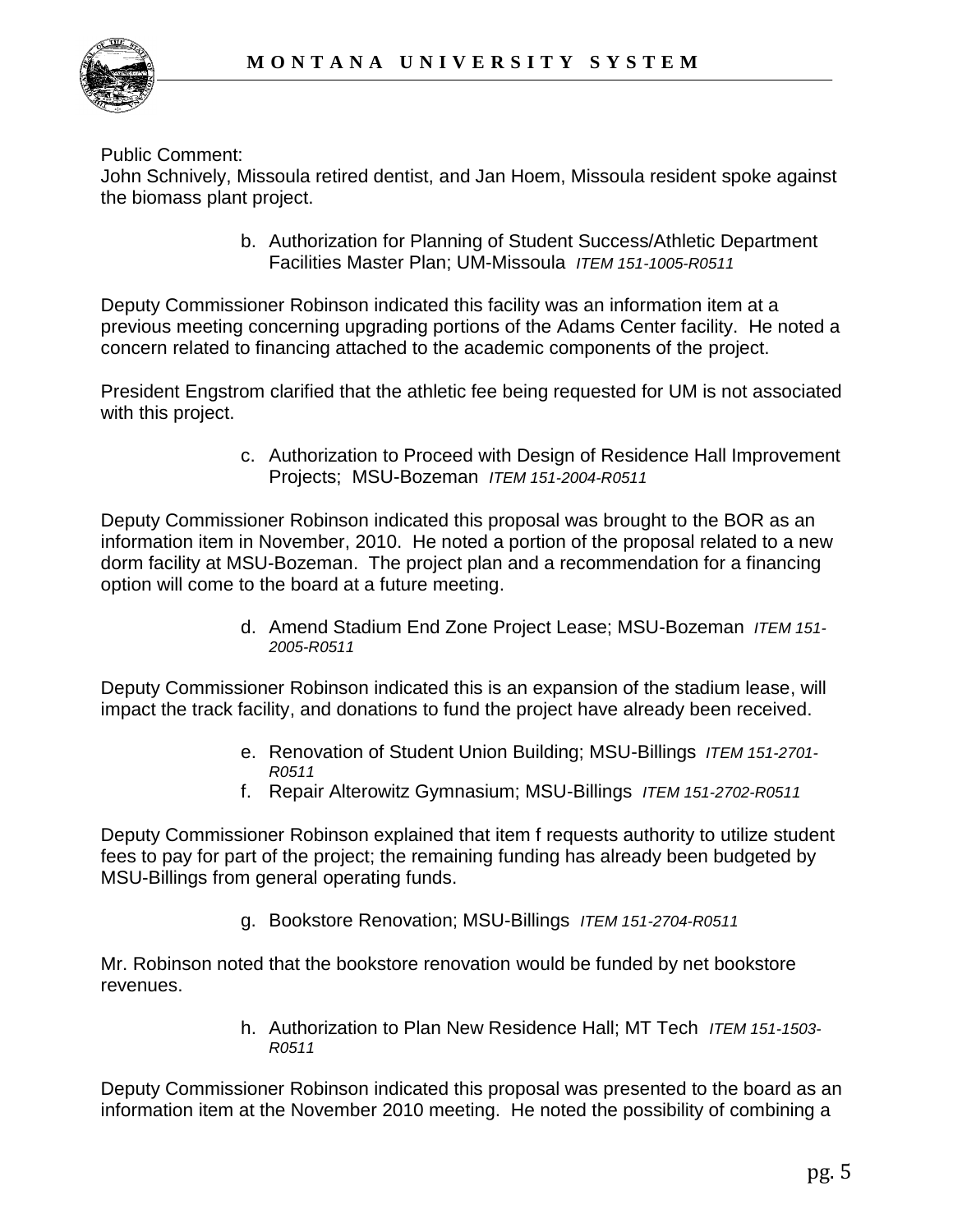

bond financing for this project with the bonding for the UM-Missoula biomass project if that is approved.

> i. Authorization to execute the Purchase of Property; UM-Western *ITEM 151-1603-R0511*

Mr. Robinson indicated this was brought to the board in November 2010as an informational item. The campus has been interested in this property for several years.

# **INFORMATION**

- a. Authority Reports Building Projects; UM Campuses
- b. Authority Reports Building Projects; MSU Campuses

Deputy Commissioner Robinson said the authority reports are for the board's information.

c. Review of Grow Eastern Montana Tuition Pilot Project – Miles CC

Deputy Commissioner Robinson said this project was approved by the board two years ago as a pilot project, with the results to be reported back to the board. President Stefani Hicswa expressed interest in continuing this pilot project and requested approval for two additional years to gather more data regarding the outcomes of the project.

The Administrative, Budget and Audit Committee recessed until Friday morning.

### **ACADEMIC, RESEARCH AND STUDENT AFFAIRS COMMITTEE**

### **CONSENT**

- a. Revision of BOR Policy 303.7 Distributed Learning; OCHE ITEM 151-101-R0511
- b. Revision of BOR Policy 702.7 Faculty, Emeriti; OCHE *ITEM 151-102-R0511*
- c. Level II Consent Items (from March submission)

### **ACTION**

Mission Revision; UM-Helena COT *ITEM 151-1901-R0511* 

Dean Daniel Bingham requested approval for the revised mission statement.

### **INFORMATION**

Financial Aid and Affordability Dashboard Indicators

Associate Commissioner Tyler Trevor, OCHE, gave a presentation focused on price, financial aid, and affordability and how it relates to the MUS Strategic Plan and measures. He noted trends in financial aid regarding costs and affordability for students to attend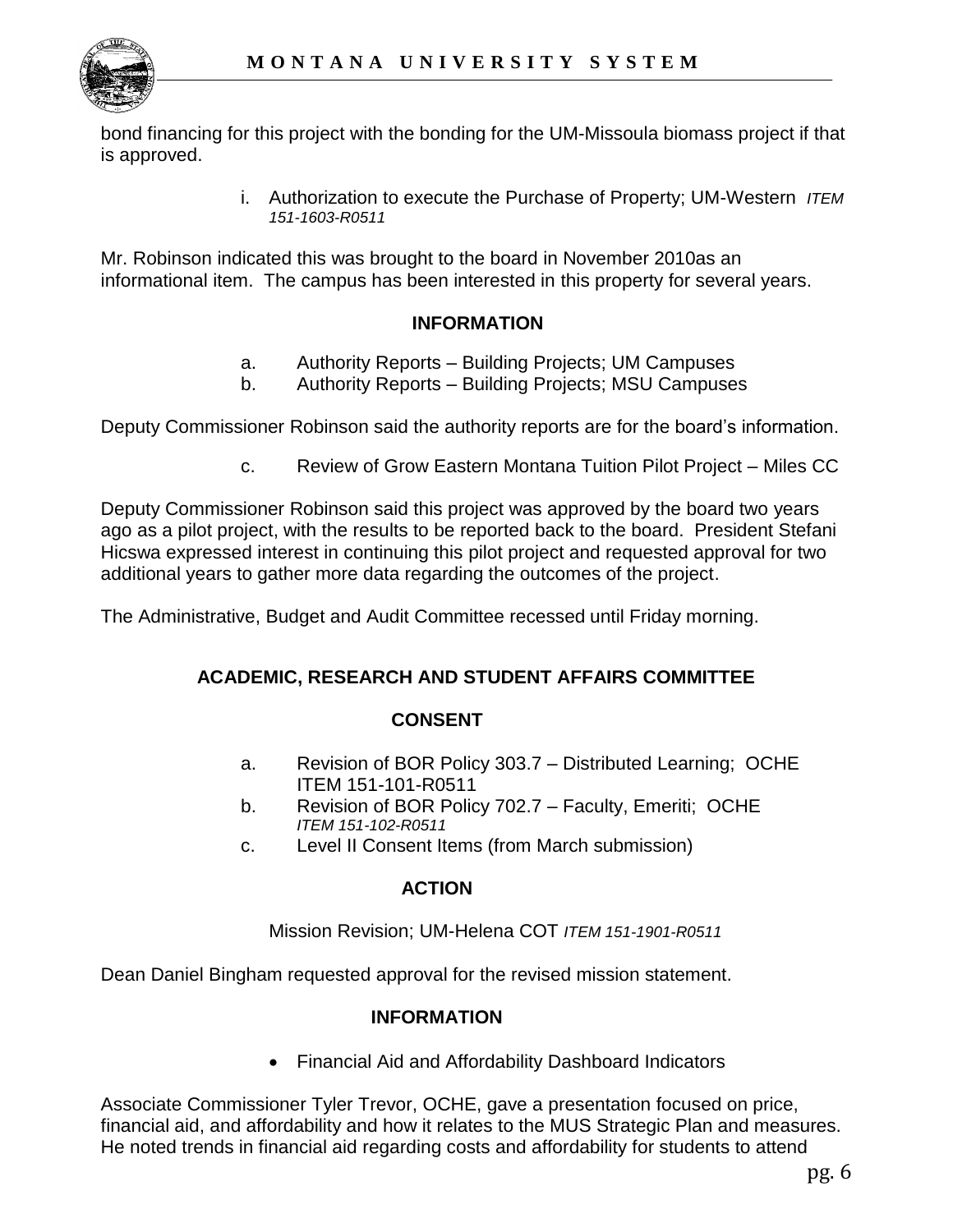

college. The price of attendance represents the total cost for students to attend each academic year, including tuition, fees, room and board, and books and supplies. He noted that over that past ten years, Montana has increased tuition and fees at a lower and slower rate than any other state.

Commissioner Stearns noted that this gives background information for the tuition decisions the board will make the following day.

Regent McLean requested sending slide #9, along with a letter, to the congressional delegation.

- Level I Memorandum (approved at OCHE)
- Family Medicine Residency of Western Montana (proposed)

Larry White, Director of Family Western Residency, explained that Montana has the lowest number of graduate medical residents in the country, which indicates that Montana does not have the ability to meet the need for family physicians in the state. The proposed organization structure consists of an advisory board, with faculty and residents to be employed by The University of Montana, with no cost to the university system. Mr. White noted that any medical student across the country could apply to the program.

Deputy Commissioner Sylvia Moore said this is a good option for medical students and noted that the WWAMI trust organization would encourage WWAMI (Washington, Wyoming, Arizona, Montana and Idaho) students to do their residencies in this program, which will increase the likelihood of the doctor staying in Montana following his/her residency.

President Engstrom told the board his campus would come back to the board to request approval to be the host campus for this project.

- a. MUS Comment
	- Campus Compact, Dean McGovern

Dean McGovern, UM, gave a presentation related to the Campus Compact, in connection with which campus members volunteer in civil engagement and public service. Priorities are to enhance national leadership by expanding civic engagement efforts and increase the positive impact of higher education.

b. Public Comment

# **TWO-YEAR AND COMMUNITY COLLEGE COMMITTEE**

# **ACTION**

Proposed Statewide Mission/Vision for Public Two-Year Education in Montana; OCHE *J. Cech, D. Bingham, J. Schaffer ITEM 151-103-R0511*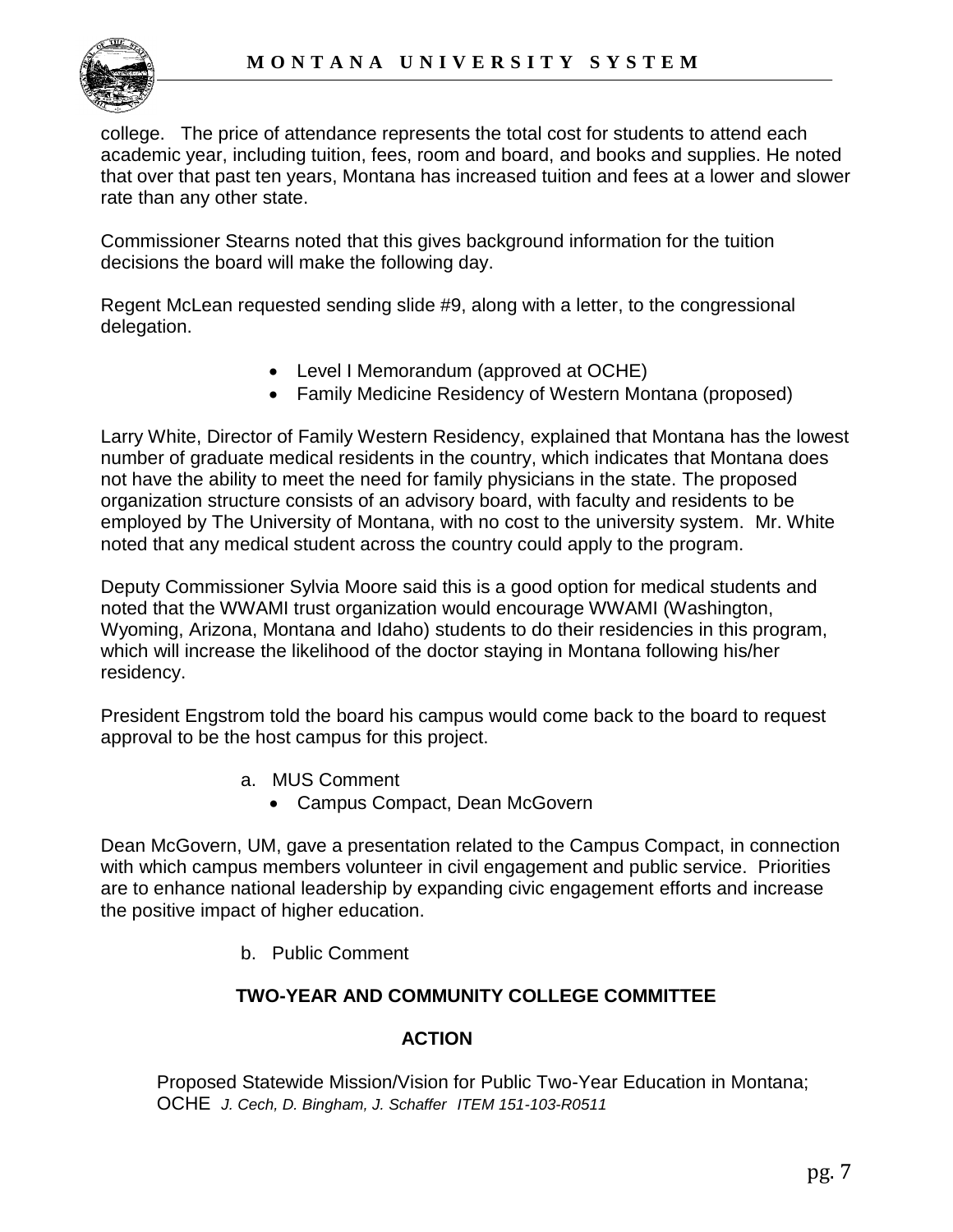

Deputy Commissioner John Cech requested that the board adopt a comprehensive mission and vision for two-year education for the State of Montana. Dr. Cech explained how the adoption of the statewide comprehensive two-year education mission and vision will serve to guide the five revised strategies of the College!Now initiative including Strategy #1 which is to extend the comprehensive two-year education mission and vision to the five COTs and rebrand them by Fall 2013. Regent Lynn Hamilton noted that the comprehensive mission will accommodate the different campuses' organizations.

# **INFORMATION**

Update on Revised College!NOW strategies and goals; OCHE

Update on Carl D Perkins; OCHE

Dr. Cech said the US Dept of Education has experienced budget reductions and has eliminated all tech prep funding across the country. Dr. Cech is working with the Carl Perkins State Executive Leadership Team (SELT) to strategically plan for the implementation of the budget reductions which will impact secondary and post-secondary institutions receiving Carl Perkins funding. The SELT will meet this summer to discuss strategies and develop a plan for moving forward in the best manner possible.

Update on Gallatin College Program; MSU

Dean Bob Hietela, MSU Gallatin College Program, gave a presentation on the progress of the Gallatin College Program since its approval in May 2010. Facilities, technology and financial aid services are provided by existing MSU campus services. Community support for the program continues, with the city of Bozeman providing initial monetary support for the new programs. The Gallatin College Program intends to expand dual enrollment offerings and work toward the development of the transfer degree. Challenges moving forward include dedicated classroom space and ongoing funding for new programs.

FVCC Board of Trustees Introduction and Current Issues

The FVCC trustees commented on the learning experience during the recent trustee election process, noting the respect of the community toward FVCC, community support and involvement, the affordability of FVCC, and workforce training opportunities. The trustees indicated appreciation for the increased communication between the two boards and noted improvement in the issues related to their shared governance of the community colleges. Trustees Bob Nysteun, Chair, Tom Harding, Mark Holston, Tom McElwain, and Shannon Lund met with the board.

b. Public Comment

UM-Missoula students Steven Mumblow and Christopher Williams noted that although the students did not pass the fee for MontPIRG, the members of the group will remain active and will encourage participation by other students.

The board recessed at 5:30 PM.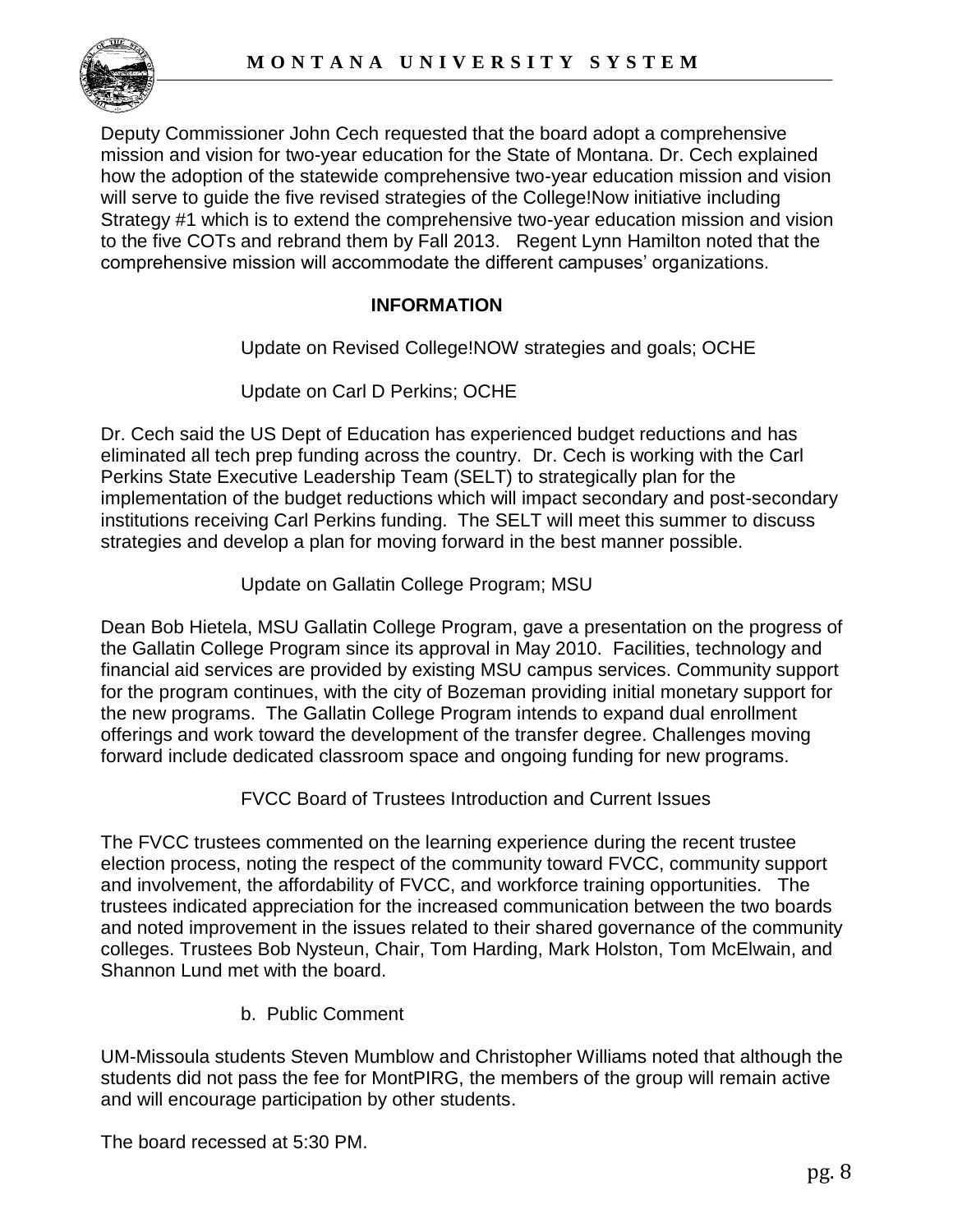

# **Friday, May 20, 2011**

The board reconvened at 8:30 AM.

## **Legislative Summary Report**

Commissioner Stearns gave an update on priorities in the legislative session for the MUS. Priority bills supported included:

- 1. HB 2, General Appropriations Act
- 2. HB 13, State Employee Pay Plan
- 3. HB 439, General Obligation Bonds for Long Range Building Projects. Construction projects from the regents' priority list were included in the bill.
- 4. SB 280, Authorize Commissioner of Higher Ed to Develop Self-Insured Student Health Plan

Commissioner Stearns noted that it was a challenge to get the full Governor's budget out of the legislature and the results were disappointing for the university system.

Regent Hamilton recommended discussing MUS legislative requirements at a board meeting in the near future.

## **ADMINISTRATIVE, BUDGET AND AUDIT OVERSIGHT** *(Continued)* **Fees and Tuition**

### **ACTION**

a. Authorization to Provide for an Indexed Increase in the Associated Students of the University of ASUM Activity Fee; UM-Missoula *ITEM 151-1009-R0511*

Jen Gursky, ASUM, noted that this fee was approved by the student government and general student body.

Regent Hamilton indicated she did not think the administrative charges should be charged to this student fee. She expressed concern regarding the need for transparency in the total costs for students.

Bob Duringer, UM, said the campus charges an administrative fee to all non-general fund campus activities.

Chairman Christian moved approval of ITEM 151-1009-R0511. Motion passed 7-0.

b. Program Tuition for Natural Horsemanship B.S. and A.A.S. Degrees; UM-Western *ITEM 151-1604-R0511*

Deputy Commissioner Robinson noted that this would be a cost saver in the future and will address safety issues because the students will not have to transport their horses back and forth from the quartering facility to the training facility.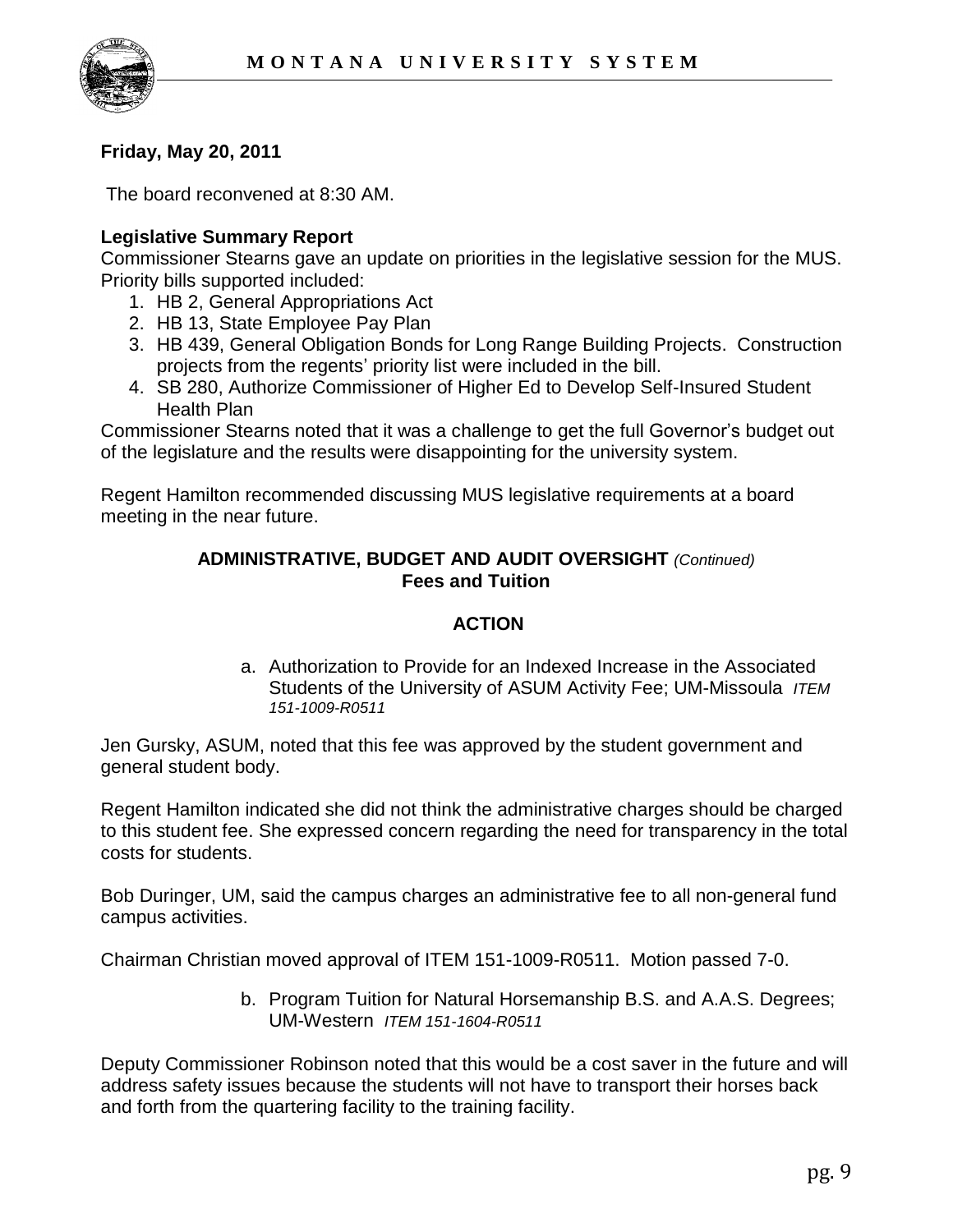

Chancellor Storey said this is a model of cooperative programming with private businesses, the campus, and the community. The facility will be used academically in providing opportunities for students to manage the facility as well as for possible future vet tech programs.

Chairman Christian moved approval of ITEM 151-1604-R0511. Motion passed 7-0.

### c. FY12 and FY13 Tuition and Fees; OCHE *ITEM 151-104-R0511*

Deputy Commissioner Robinson explained the guidelines to be as conservative as possible with the use of fees and costs related to fees. The process included working with campuses on a two percent threshold, and looking in depth at any fee request over two percent, as well as any new fee requests.

President Engstrom explained the athletic fee increase is related to UM's efforts to remain in compliance with Title 9 requirements related to gender equity issues in athletics. UM needed to add a women's sport and with the advice of students and the Montana Higher School Association, UM selected women's softball.

Deputy Commissioner Robinson explained campus mandatory fees, and provided justifications from the campuses regarding the purpose of increasing particular fees. Mr. Robinson received extensive documentation from the campuses on any course fee increases requested. He worked with the individual campuses on the requests and worked out any issues prior to the meeting.

Regent Hamilton voiced concerns pertaining to the UM athletic fee and transparency of the end costs to students.

#### **Public Comment**

Jennifer Gursky, ASUM President, said the students want to ensure that the fee goes toward Title 9 compliance and will not to be used for other expenses in the athletic department.

Regent McLean moved to approve the UM athletic fee and to be used to address the Title 9 issues including women's softball. President Engstrom assured the board the funding would be used only for the Title 9 compliance issues.

Motion passed 6-1, with Regent Buchanan voting no.

Regent McLean made a motion to approve the remaining fees in the fee matrixes in the agenda.

Motion passed 6-1, with Regent Buchanan voting no.

Regent Barrett moved approval of the tuition matrix for the community colleges.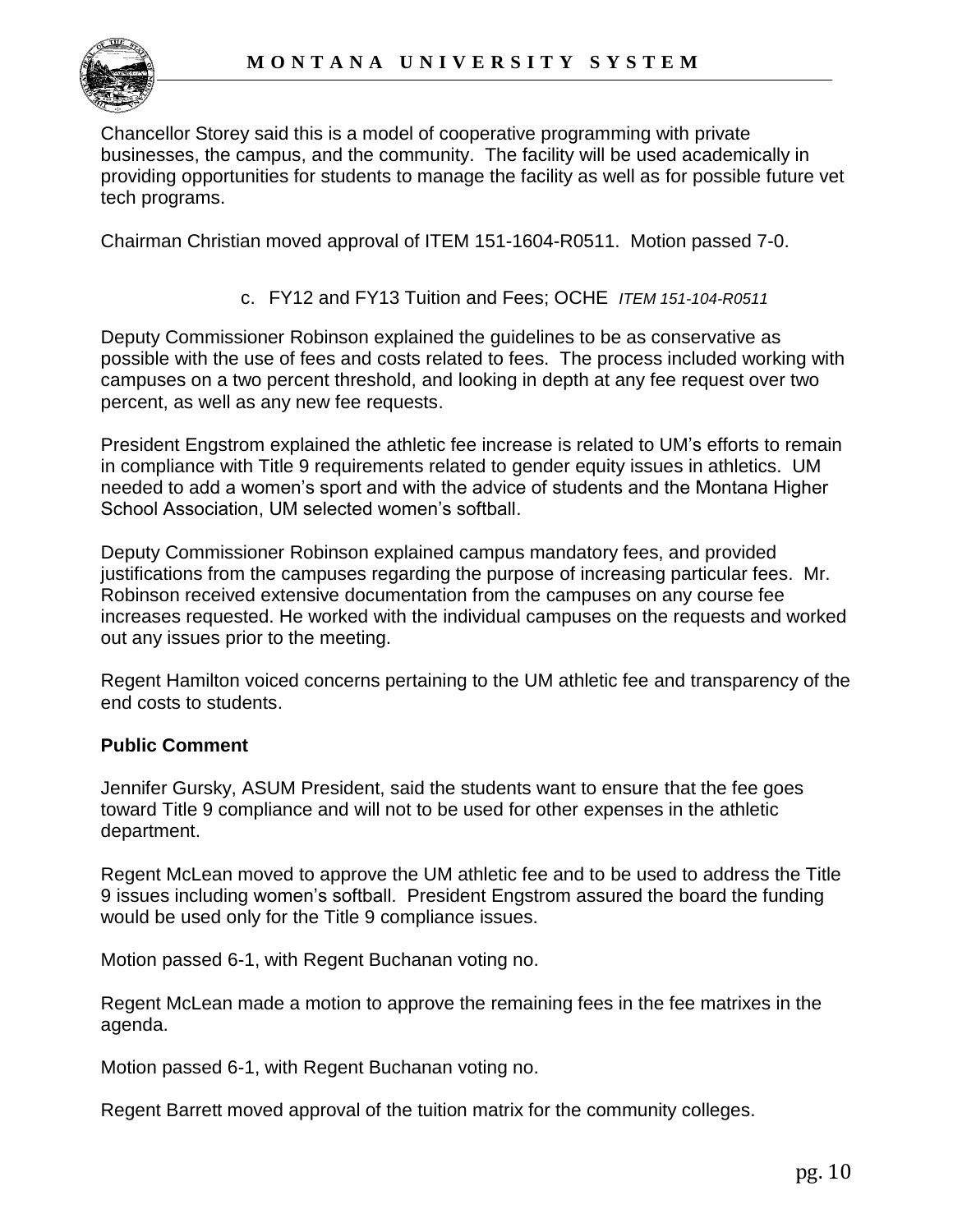

Regent Hamilton noted that the board needs to be mindful of the total two-year cost, being approved.

Motion passed 7-0.

Commissioner Stearns recommended a tuition increase of 5% the first year and 5% the second year for resident students at the four-year campuses and recommended a 0% increase at the two-year campuses. She noted that the two priority areas to be funded are student services (number of faculty, number of course offerings, along with associated services) and compensation levels for recruitment and retention. The proposed tuition increase would provide a lower level of funding than would be needed to keep services at the current level. Commissioner Stearns noted that funding for increased enrollment was not addressed in the legislative appropriation.

President Cruzado said the campuses cannot continue to do the same quality level of work without funding increases. She noted that students expect and deserve to have services available to them and it is unfair to expect the campuses to not provide certain services because of lack of funding, which could then put the campus at risk regarding meeting accreditation requirements.

President Engstrom supported the tuition increase proposal of 5% and 5% as stated. He reminded the board that MUS tuition increases have been the lowest in the country in past years and noted the importance of maintaining our investment in higher education, balanced with access and affordability.

Student representatives stated concern regarding the level of tuition increase proposed, while recognizing the importance of maintaining quality education and associated student services.

Regent Buchanan spoke against the tuition increases, stating that the difficulties in the private sector and with students and their families resonate with him and stated he didn't like where our tuition is relative to Montana's median income. He suggested that the regents review the allocation of its resources before raising tuition. Regent Christian noted that the proposed tuition increases get the system only part-way to filling the funding deficit and Commissioner Stearns clarified that, even with the proposed tuition increases, the system will be approximately \$13M behind this biennium's funding level for each year of the upcoming biennium.

Chairman Christian reviewed the timing and process of the development of the budget that is presented to the legislature, beginning with the board review of campus budgets in the fall, presenting the MUS budget to the governor, the governor determining what level of executive budget to submit to the legislature, then legislative activity determining final allocations. He stated that the bulk of new funding needs to be used to address human resource needs on the campuses.

Regent Hamilton expressed concern with having no tuition increase at the two-year campuses, and thus, essentially transferring unmet costs to the four-year campuses. She noted when the board holds tuition constant, the campuses are inhibited from maintaining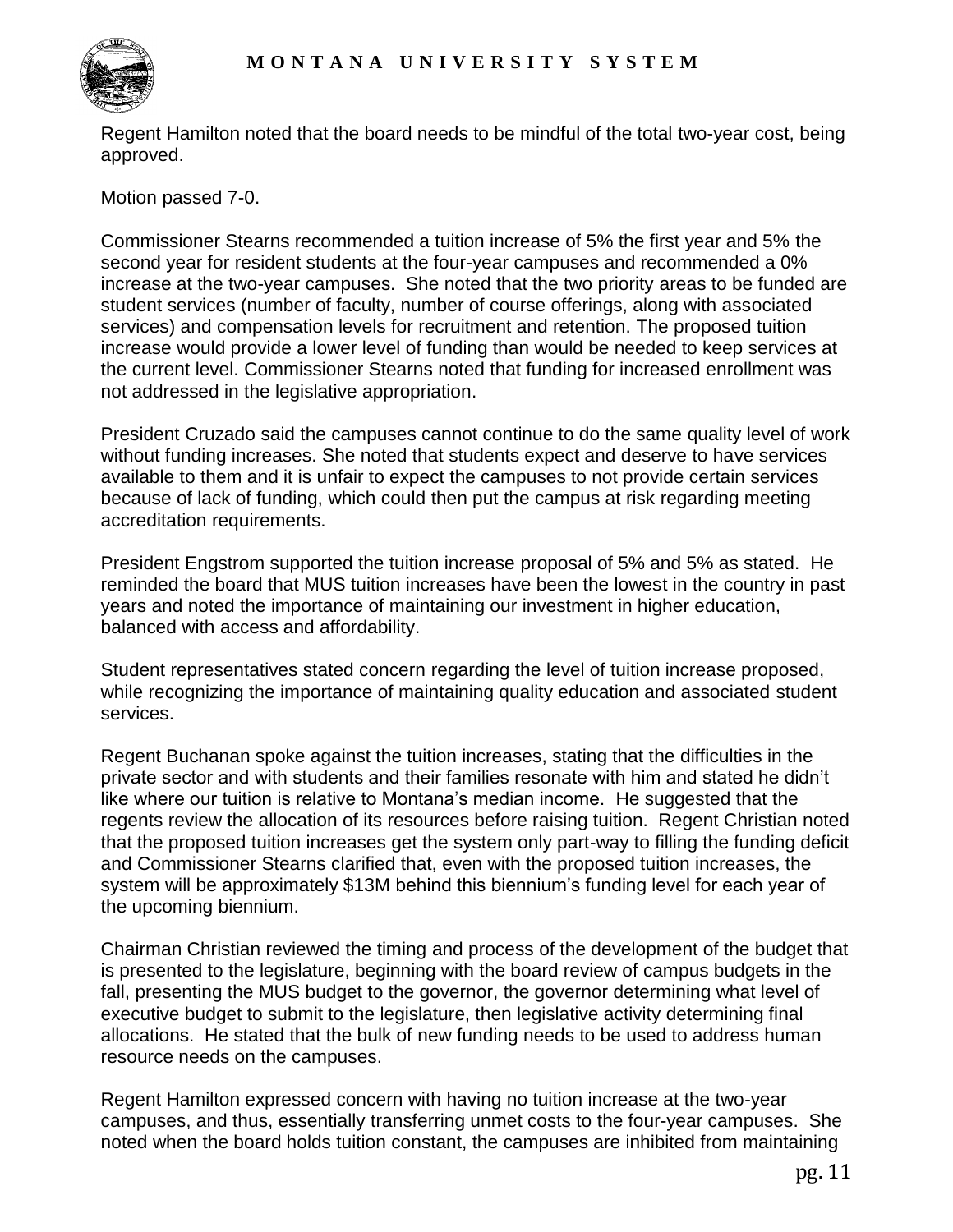

facilities and providing services. Regent Hamilton said she will support the proposal of 5% and 5%, but wants to consider fairer tuition funding models for the two-year campuses.

Regent Barrett noted that campuses will decrease many services if tuition is not increased and that the quality of education would suffer.

Regent Barrett moved for approval of tuition increases of 5% and 5% in the four-year campuses and 0% and 0% at the two-year campuses for the biennium.

## **Public Comment:**

Marco Ferro, MEA-MFT, Jay Hale, MSU-Great Falls COT student, Jeffrey Edmunds, ASUM, Kathy Crego, MPERS, Blake Bjiorson, ASMSU, and Tyler Wines, MAS, urged support for the tuition increases as proposed.

Commissioner Stearns told the board that even with a 5% and 5% tuition increase at the four-year campuses, the total revenue to the university system would still be approximately \$13 million less than expenditure projections. [FY12 Projected expenditure pressures (\$22.6 million) less the FY12 revenue increase from a 5% tuition increase (\$9.5 million) = \$13.1 million)

Motion passed 6-1, with Regent Buchanan voting no.

In response to Regent Hamilton's request for a system approach in budget allocations, Commissioner Stearns said she would be delegating the lump funds to the two presidents of UM and MSU to coordinate with their campuses and to work together to present a joint recommendation for the board's consideration and decision.

Chairman Christian clarified that the board will review the campuses' suggestions prior to final approval.

# **COMMITTEE REPORTS, DISCUSSION & ACTION**

# **a. Administrative, Budget, and Audit Oversight Committee Report**

# **CONSENT**

- a. Telephone Easement/Right of Way Agreement; MSU-Bozeman *ITEM 151-2006-R0511*
- b. Easement for Installation of Power Lines; MSU-Bozeman *ITEM 151- 2007-R0511*
- c. Authorization to Change Name of Old J-School to Stone Hall; UM-Missoula *ITEM 151-1007-R0511*
- d. Authorization to Expend Plant Fund to Repair Parking; UM-Helena COT *ITEM 151-1903-R0511*
- e. Increased Authority for Hapner & Langford Renovations; MSU-Bozeman *ITEM 151-2003-R0511*
- f. Amendment to Policy 804.1, Self-Insured Group Insurance Plan; OCHE *ITEM 151-106-R0511*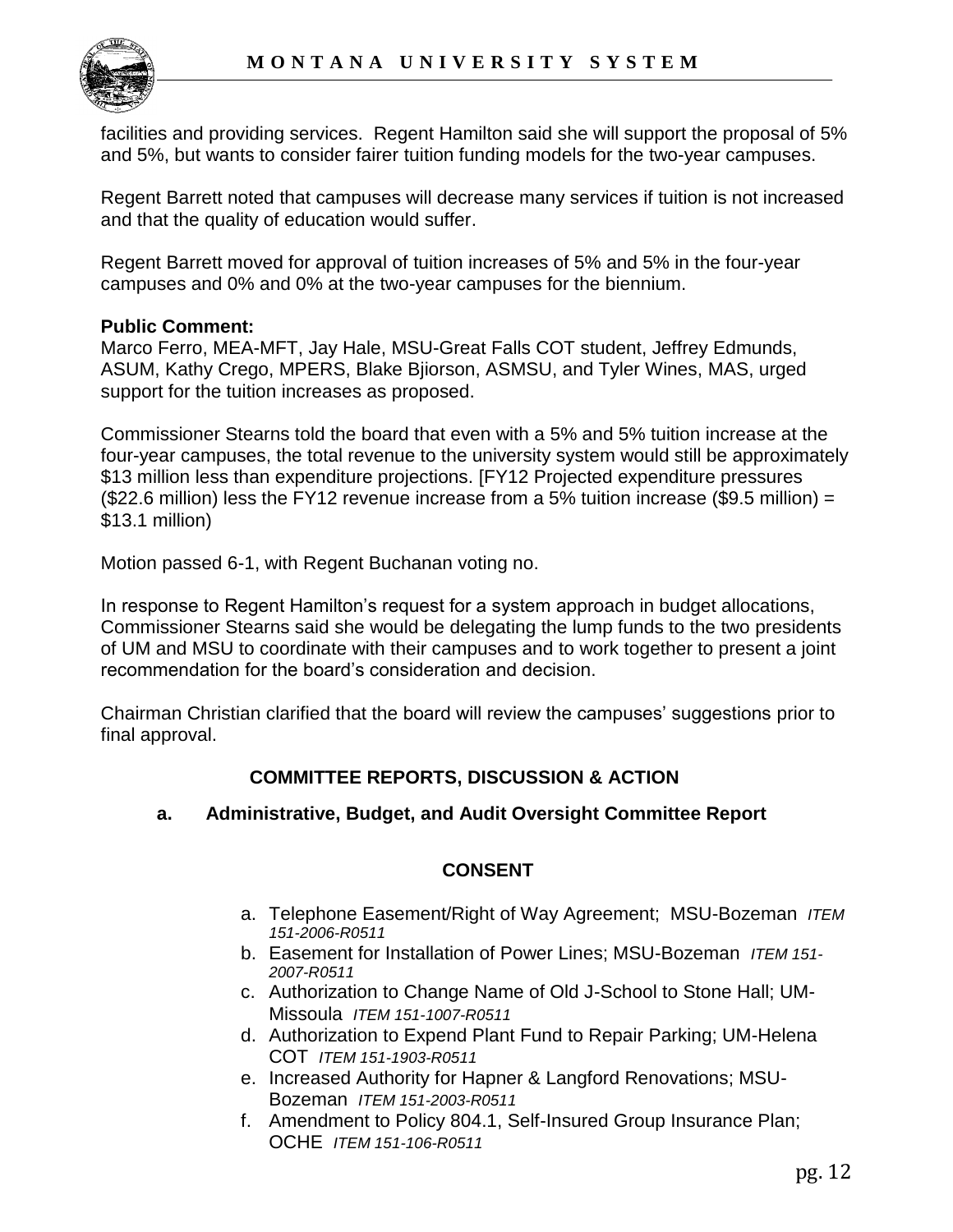

- g. Authorization to Expend Student Computer Fees; MT Tech *ITEM 151- 1502-R0511*
- h. Authorization to Expend Student Computer Fees; UM-Western *ITEM 151-1602-R0511*
- i. Authorization to Expend Student Computer Fees; UM-Helena COT *ITEM 151-1902-R0511*

Regent Buchanan moved approval of the consent agenda. Motion passed 7-0.

# **ACTION**

a. Authorization to Construct Biomass Gasification Steam Plant; UM-Missoula *ITEM 151-1001-R0511* 

Regent Buchanan moved approval of item 151-1001-R0511. Mick Robinson clarified that the authorization is contingent on the issuance of an air quality permit and the assignment of the qualified energy conservation bonds (QECB). Motion passed 7-0.

- b. Authorization for Planning of Student Success/Athletic Department Facilities Master Plan; UM-Missoula *ITEM 151-1005-R0511*
- c. Authorization to Proceed with Design of Residence Hall Improvement Projects; MSU-Bozeman *ITEM 151-2004-R0511*
- d. Amend Stadium End Zone Project Lease; MSU-Bozeman *ITEM 151- 2005-R0511*
- e. Renovation of Student Union Building; MSU-Billings *ITEM 151-2701- R0511*
- f. Repair Alterowitz Gymnasium; MSU-Billings *ITEM 151-2702-R0511*
- g. Bookstore Renovation; MSU-Billings *ITEM 151-2704-R0511*
- h. Authorization to Plan New Residence Hall; MT Tech *ITEM 151-1503- R0511*
- i. Authorization to execute the Purchase of Property; UM-Western *ITEM 151-1603-R0511*

Regent Buchanan moved approval of action items b-i of the action agenda. Motion passed 7-0.

Regent Buchanan moved approval of items a-c of the action agenda. Motion passed 7-0.

# **b. Academic, Research and Student Affairs Committee Report**

### **CONSENT**

- a. Revision of BOR Policy 702.7 Faculty, Emeriti; OCHE *ITEM 151-102-R0511*
- b. Level II Consent Items (from March submission)

Regent Barrett moved approval of items a & b of the consent agenda. Motion passed 7-0.

### **ACTION**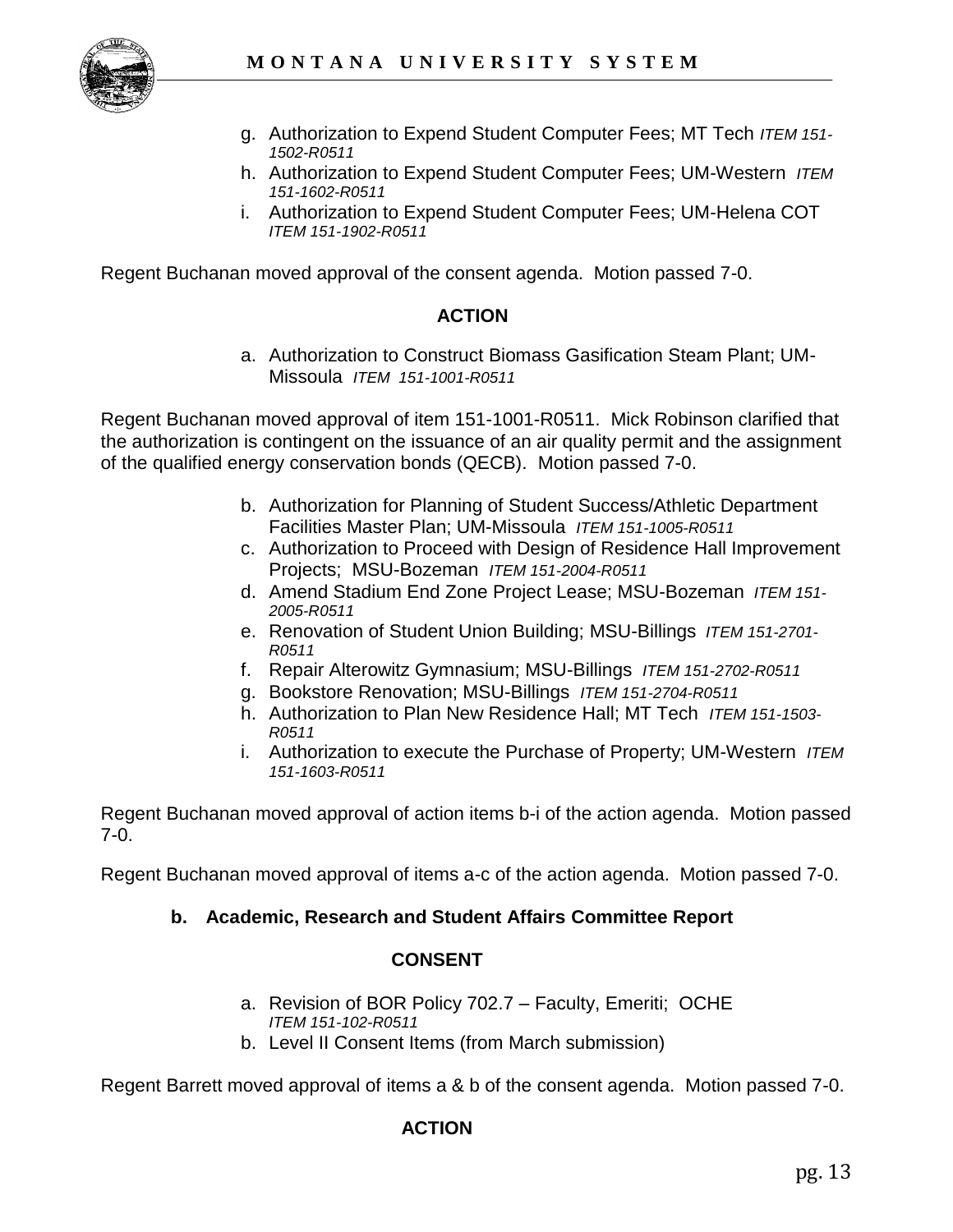

Mission Revision; UM-Helena COT *ITEM 151-1901-R0511* 

Regent Barrett moved approval of ITEM 151-1901-R0511. Motion passed 7-0.

### **c. Staff and Compensation Committee Report**

#### **ACTION**

Appointment of MT Tech Chancellor; UM-Missoula *ITEM 151-1010-R0511*

Chairman Christian moved approval of the appointment of Dr. Donald Blackketter, currently Dean of mechanical Engineering at the University of Idaho, as the new chancellor of MT Tech. Motion passed 7-0.

### **CONSENT**

#### Staff Items

- a. MSU-Bozeman *ITEM 151-2000-R0511*
- b. MSU-Billings *ITEM 151-2700-R0511*
- c. MSU-Northern *ITEM 151-2800-R0511*
- d. MT Tech *ITEM 151-1500-R0511*
- e. UM-Western *ITEM 151-1600-R0511*
- f. Professor Emeritus of Watershed Management: Potts; UM-Missoula *ITEM 151-1008-R0511*
- g. Chancellor Emeritus: Gilmore; MT Tech; *ITEM 151-1501-R0511*
- h. Professor Emeritus of Philosophy: Allard; MSU-Bozeman *ITEM 151-2001- R0511*
- i. Professor Emeritus of Agronomy: Jackson; MSU-Bozeman *ITEM 151- 2002-R0511*

Chairman Christian moved approval of consent agenda, items a-i. Motion passed 7-0.

Labor Agreement MSU-Billings Faculty *ITEM 151-105-R0511*

Chairman Christian moved approval of the MSU-Billings Faculty contract. Motion passed 7-0.

### **d. Two-Year and Community College Committee Report**

### **ACTION**

Proposed Statewide Mission/Vision for Public Two-Year Education in Montana; OCHE *J. Cech, D. Bingham, J. Schaffer ITEM 151-103-R0511*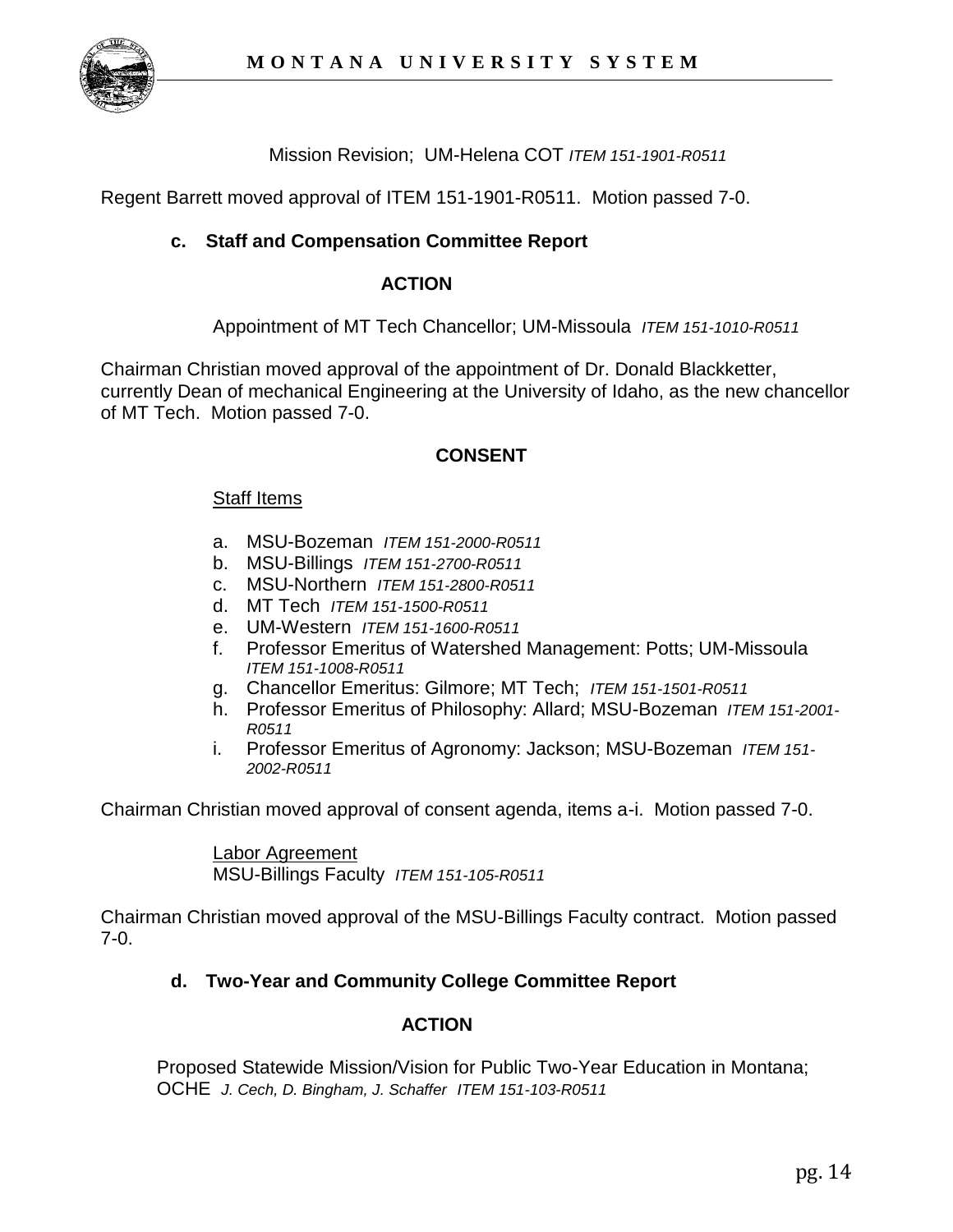

Regent Buchanan moved approval of ITEM 151-103-R0511 with the amendment that Deputy Commissioner John Cech will work with the campus leaders to provide updates through the Two-Year and Community College Education Committee on the progress of implementation as outlined in the five College!NOW strategies. Motion passed 7-0.

## **Board of Regents Appeal**

Chairman Christian explained the decision today is whether or not to hear the appeal. If a motion is made and passed, then the board will hear the appeal at a later date. If no motion is made, then the appeal will not be heard. No motion was made; therefore, the commissioner's decision in the matter will stand as the final administrative decision of the university system.

## **Election of Officers**

Regent McLean nominated Regent Clay Christian as chairman of the board. Motion passed 6-0, with Regent Christian abstaining.

Regent Barrett nominated Regent Buchanan as vice-chair of the board. Motion passed 6- 0, with Regent Buchanan abstaining.

12:45 PM Executive Session

Annual Evaluation of President Royce Engstrom Room 144 A/B

The meeting adjourned at 1:30 PM. upon completion of the executive session.

# **Approved by the Board of Regents on**

Date **Date** Date **Date** 

\_\_\_\_\_\_\_\_\_\_\_\_\_\_\_\_\_\_\_\_\_\_\_\_\_\_\_ \_\_\_\_\_\_\_\_\_\_\_\_\_\_\_\_\_\_\_\_\_\_\_\_\_\_\_\_\_\_\_\_\_\_

\_\_\_\_\_\_\_\_\_\_\_\_\_\_\_\_\_\_\_\_\_\_\_\_\_\_ \_\_\_\_\_\_\_\_\_\_\_\_\_\_\_\_\_\_\_\_\_\_\_\_\_\_\_\_\_\_\_\_\_\_

Sheila M. Stearns Clayton Christian Commissioner of Higher Education Chair, Board of Regents and Secretary to the Board of Regents